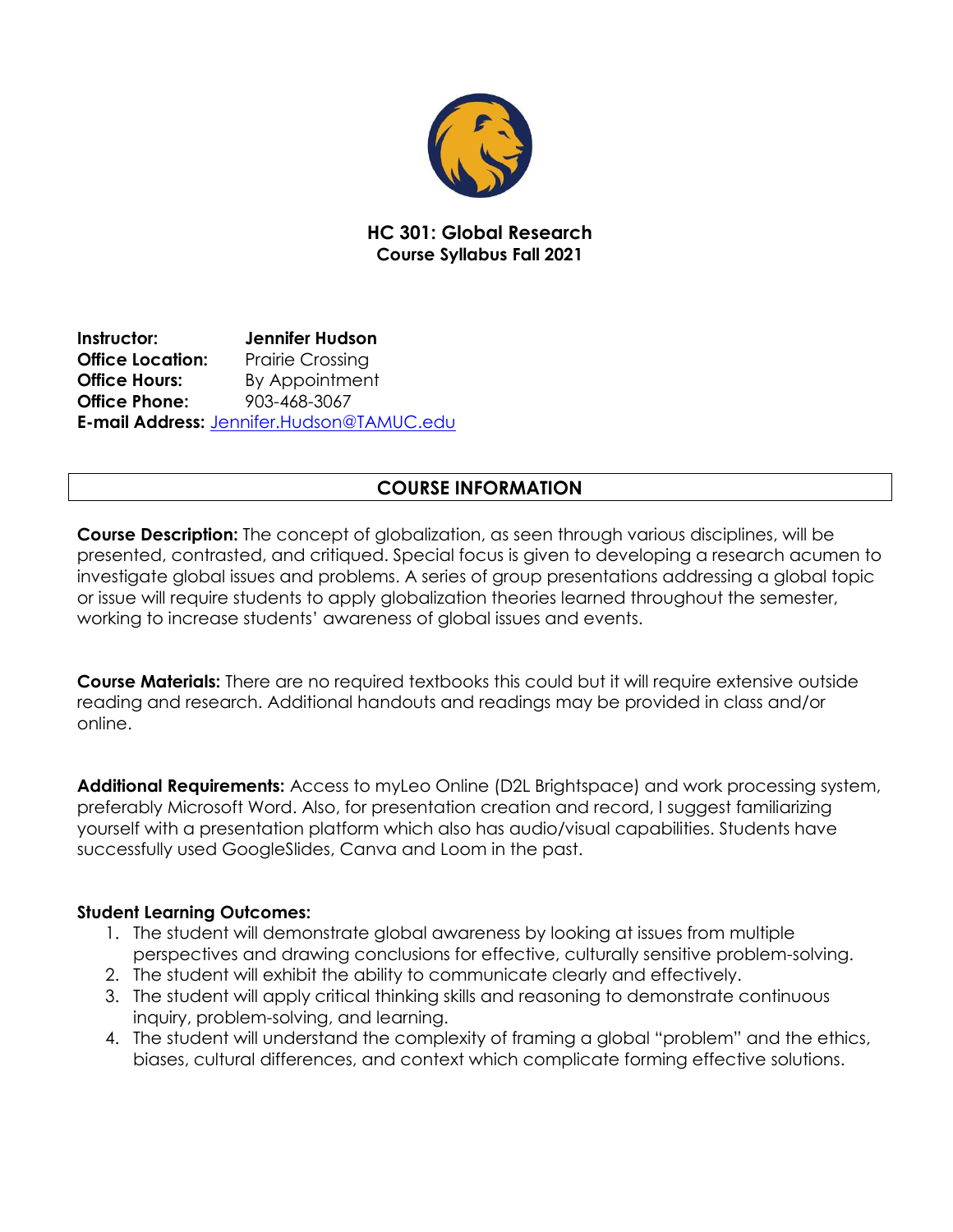#### **What can you learn in this class & how will we accomplish it?**

- **How to investigate and explore the multiple dimensions (and causations) of significant global "problems" through guided research with a group;**
	- o Students will work in small groups to investigate a global event, issue, or trend, determining its context, current status, and perceived implications for the US. Additionally, students will consult a variety sources in doing so, learning to use credible sources while also discovering/anticipating biases in coverage.
- **Examine elements of your own identity and culture so you understand how you interact with identities and cultures other than your own;**
	- o Students will participate in reflective and interactive learning to label, understand, and acknowledge elements of their identity and how it shapes their interaction with the world.
	- o Students will engage in exercises that provide feedback about their level of global competence, identifying areas of strength and growth in cultivating positive working relationships with others.
- **How to develop and refine your independent research skills, specifically in your capacity to use effective reasoning and critical thinking;**
	- o Students will work independently and with their group on the chosen research project outside of class, using available resources to gather information to contextualize and frame their global issue.
- **How to access, gather, and synthesize complex information from a variety of sources and articulate your findings through oral and written means;**
	- o Students will sift through collected information to form and support a general thesis statement for their topic. There is significant leniency in this process and room for students to take their project in a chosen direction.
	- o Decision-making will occur at the group level and the group is responsible for prioritizing what is presented in their oral and written work.
	- o Students will submit a written work (process paper) which outlines the groups progression towards their final work.
- **How to look at research (and the presentation of it) as a process of constant improvement and refinement**
	- o Students will participate in regular opportunities to share their learning by presenting their work in various forms and to varying groups of people to refine their oral presentation skills and also learn how to strengthen an argument.

## **COURSE REQUIREMENTS**

### **Instructional Methods:**

Class will take various forms- from lectures to presentations to activities in and out of class. Students commit to being active participants regardless of the mode of instruction. Students should come to class ready to participate, both in terms of preparation as assigned work and attitude toward class and colleagues.

**Participation:** Students must attend all class sessions unless they are able to present a valid university-recognized excuse. Though ninety percent of life is showing up, we want honors students to demonstrate strength in the other ten percent: going the extra mile through active involvement and contribution to the class. You will be asked to stretch your comfort zones. Participation will be documented through in-class activities, reflections and discussions both in class and online through D2L. Participation will be measured through completing in and out of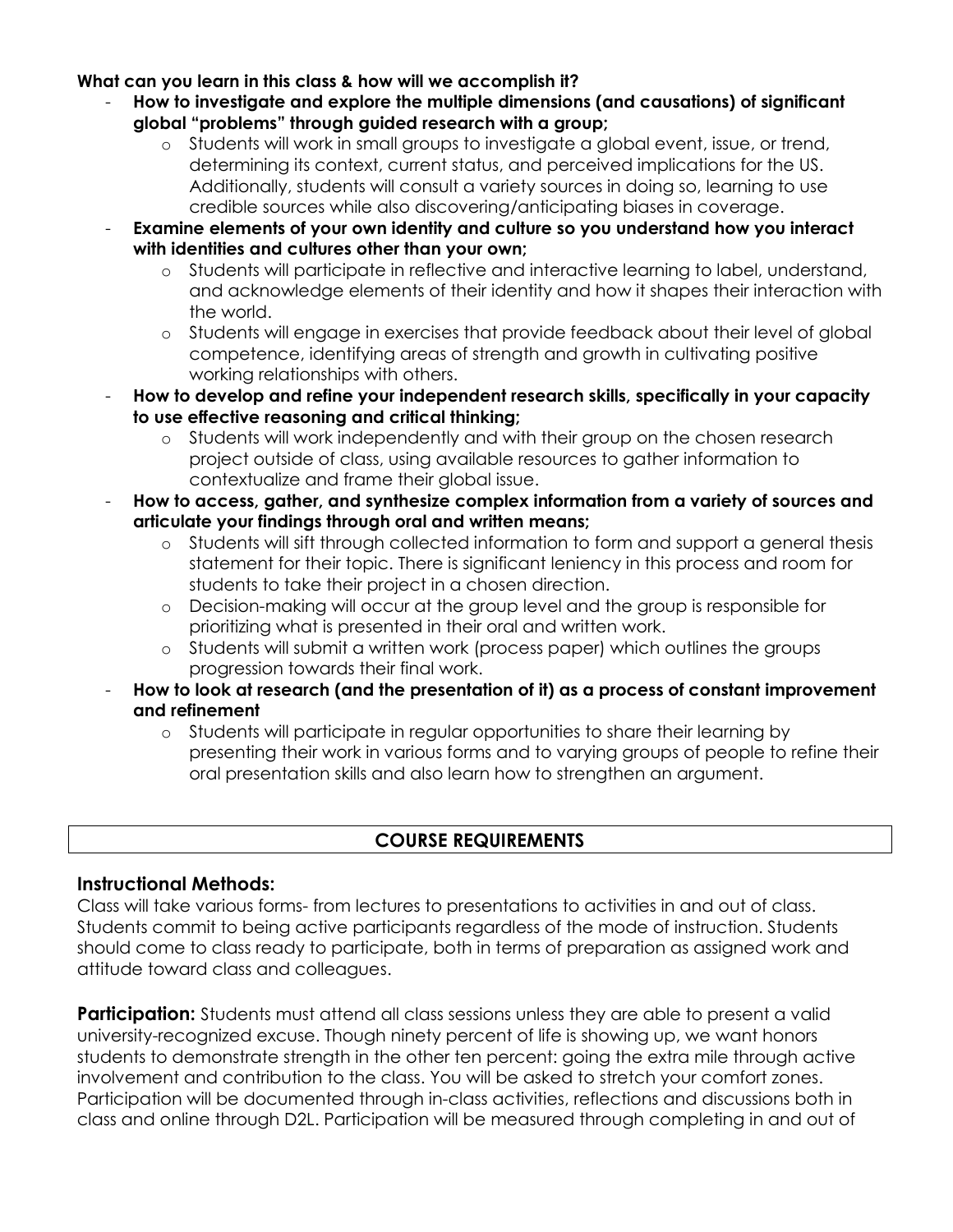class activities. A detailed breakdown of assignments and grades will be posted in the D2L course shell.

**Group Presentations:** The majority of the semester will be spent in small groups conducting research on a chosen topic. Topics will center on a global issue to be investigated and presented to peers, colleagues and university staff/faculty. The assignment will be broken down into several steps. Details of the project expectations and point distribution will be available as a separate assignment discussed in-class and available through the online course shell.

| Category                         | <b>Item</b>                    | <b>Points</b>  |
|----------------------------------|--------------------------------|----------------|
| <b>In-Class Participation/</b>   | Daily Activities/Participation | 30 point total |
| <b>Activities &amp; Homework</b> | <b>GCAA Completion</b>         | 5 points       |
|                                  | <b>Cultural Identity Essay</b> | 5 points       |
| <b>Out-of-class Assignments</b>  | 10                             |                |
|                                  | Presentation 1:                | 10             |
| <b>Global Research Project:</b>  | Presentation 2                 | 15             |
|                                  | Presentation 3                 | 20             |
|                                  | <b>Process Paper</b>           | 5              |
|                                  | Peer Evaluation                | 10             |
|                                  | <b>Total Points</b>            | 100            |
|                                  |                                |                |

# **Grading**

Students' course grade will be calculated according to the following scale:

A = EXCELLENT 90-100 Points

 $B = GOOD$  80-89 Points

C = AVERAGE 70-79 Points

 $D = POOR$  60-69 Points

F = FAILURE less than 60 Points

# **TECHNOLOGY REQUIREMENTS, ACCESS AND NAVIGATION**

Students will need access to a word processor and printer to prepare all assignments in the course. Additionally, components of the course such as the gradebook and discussions, will take place in D2L Brightspace.

D2L is committed to performing key application testing when new browser versions are released. New and updated functionality is also tested against the latest version of supported browsers. However, due to the frequency of some browser releases, D2L cannot guarantee that each browser version will perform as expected. If you encounter any issues with any of the browser versions listed in the tables below, contact D2L support, who will determine the best course of action for resolution. Reported issues are prioritized by supported browsers and then maintenance browsers.

Supported browsers are the latest or most recent browser versions that are tested against new versions of D2L products. Customers can report problems and receive support for issues. For an optimal experience, D2L recommends using supported browsers with D2L products. Maintenance browsers are older browser versions that are not tested extensively against new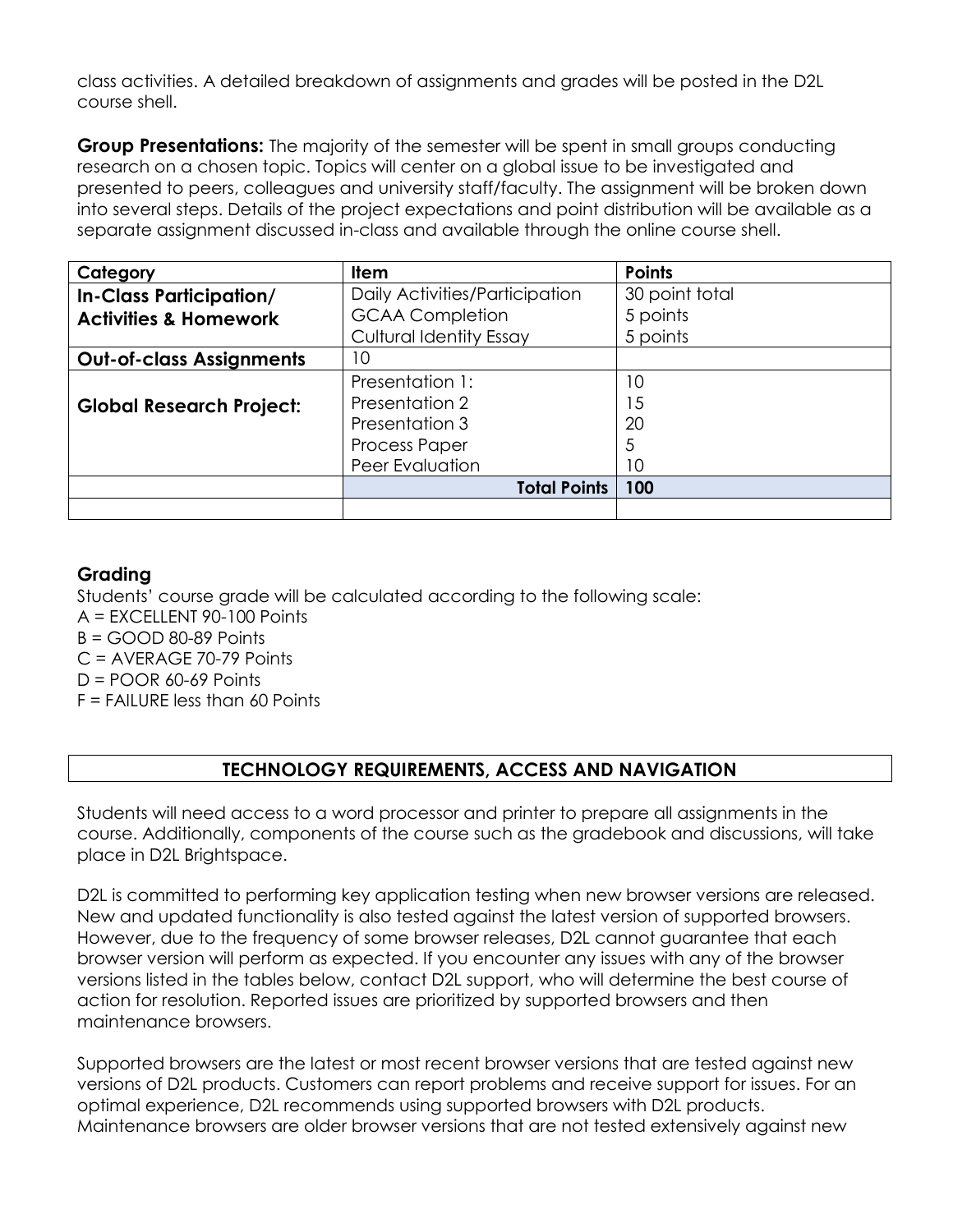versions of D2L products. Customers can still report problems and receive support for critical issues; however, D2L does not guarantee all issues will be addressed.

A maintenance browser becomes officially unsupported after one year. Note the following: • Ensure that your browser has JavaScript and Cookies enabled. • For desktop systems, you must have Adobe Flash Player 10.1 or greater. • The Brightspace Support features are now optimized for production environments when using the Google Chrome browser, Apple Safari browser, Microsoft Edge browser, Microsoft Internet Explorer browser, and Mozilla Firefox browsers.

### **COURSE AND UNIVERSITY PROCEDURES/POLICIES**

#### **(1) ADA Statement**

The Americans with Disabilities Act (ADA) is a federal anti-discrimination statute that provides comprehensive civil rights protection for persons with disabilities. Among other things, this legislation requires that all students with disabilities be guaranteed a learning environment that provides for reasonable accommodation of their disabilities. If you have a disability requiring an accommodation, please contact:

Office of Student Disability Resources and Services Texas A&M University-Commerce Gee Library- Room 132 Phone (903) 886-5150 or (903) 886-5835 Fax (903) 468-8148 Email: [StudentDisabilityServices@tamuc.edu](mailto:StudentDisabilityServices@tamuc.edu) Website: [Office of Student Disability Resources and Services](http://www.tamuc.edu/campusLife/campusServices/studentDisabilityResourcesAndServices/) <http://www.tamuc.edu/campusLife/campusServices/studentDisabilityResourcesAndServices/>

### **(2) Statement on Nondiscrimination:**

A&M-Commerce will comply in the classroom, and in online courses*,* with all federal and state laws prohibiting discrimination and related retaliation on the basis of race, color, religion, sex, national origin, disability, age, genetic information or veteran status. Further, an environment free from discrimination on the basis of sexual orientation, gender identity, or gender expression will be maintained.

**(3)** "All students enrolled at the University shall follow the tenets of common decency and acceptable behavior conducive to a positive learning environment." (See Student's Guide Handbook, Policies and Procedures, Conduct). **Turn off all cell phones. Texting during class is forbidden.**

Further, students at Texas A&M University-Commerce are expected to maintain high standards of integrity and honesty in all of their scholastic work. For more details and the definition of academic dishonesty see the following procedures: [Undergraduate Academic Dishonesty 13.99.99.R0.03](http://www.tamuc.edu/aboutUs/policiesProceduresStandardsStatements/rulesProcedures/13students/undergraduates/13.99.99.R0.03UndergraduateAcademicDishonesty.pdf) [http://www.tamuc.edu/aboutUs/policiesProceduresStandardsStatements/rulesProcedures/13](http://www.tamuc.edu/aboutUs/policiesProceduresStandardsStatements/rulesProcedures/13students/undergraduates/13.99.99.R0.03UndergraduateAcademicDishonesty.pdf) [students/undergraduates/13.99.99.R0.03UndergraduateAcademicDishonesty.pdf](http://www.tamuc.edu/aboutUs/policiesProceduresStandardsStatements/rulesProcedures/13students/undergraduates/13.99.99.R0.03UndergraduateAcademicDishonesty.pdf)

**(4)** Texas Senate Bill – 11 (Government Code 411.2031, et al.) authorizes the carrying of a concealed handgun in Texas A&M University-Commerce buildings only by persons who have been issued and are in possession of a Texas License to Carry a Handgun. Qualified law enforcement officers or those who are otherwise authorized to carry a concealed handgun in the State of Texas are also permitted to do so. Pursuant to Penal Code (PC) 46.035 and A&M-